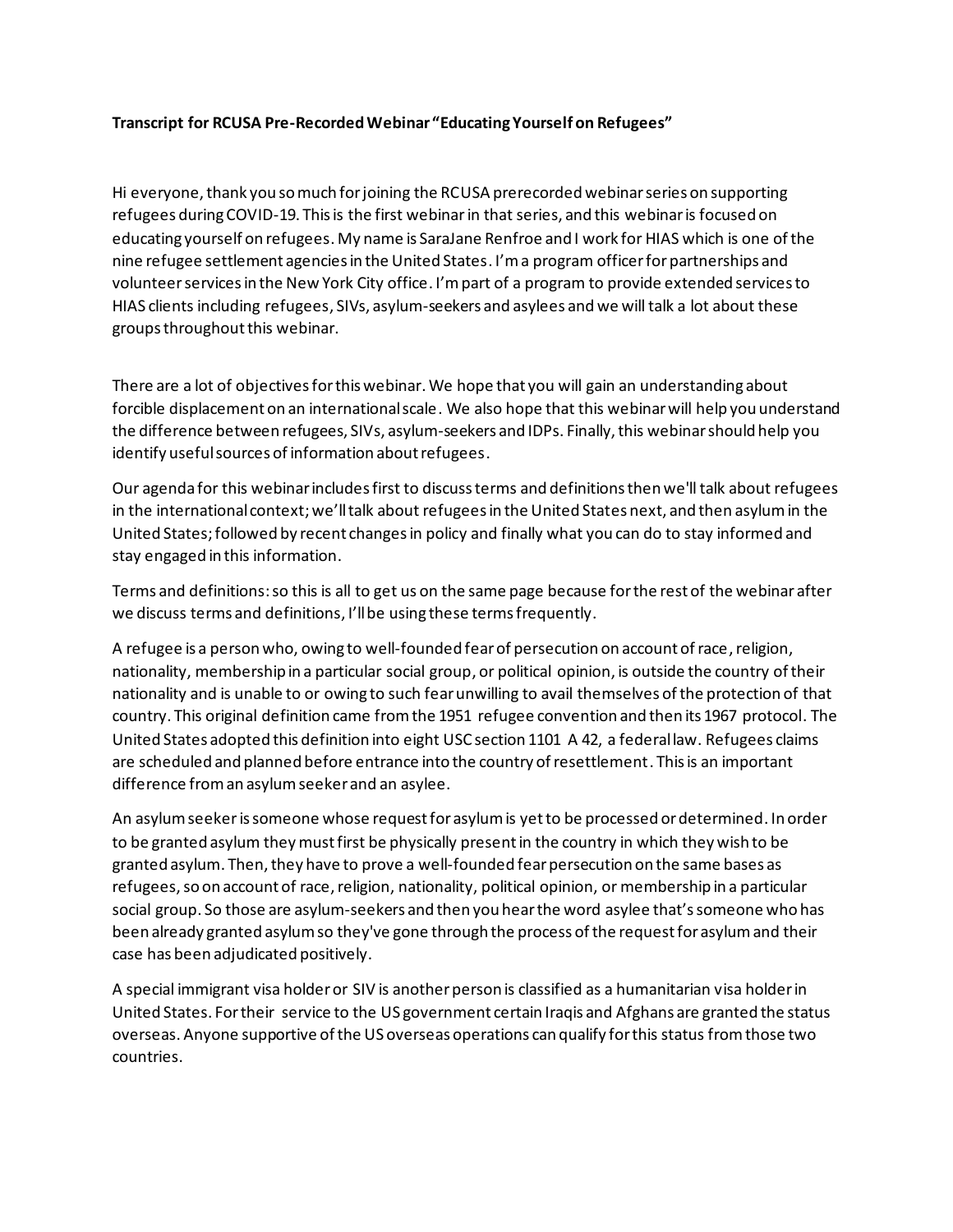Internally displaced persons or IDPs:this definition comes from UNHCR. IDPs have not crossed the border to find safety so this is unlike refugees who are in a different country from the country that they're experiencing persecution in;IDPs are on the run in that same country. IDPsstay within their own country and remain under the protection of that government even if that governmentis the reason for their displacement. They often stay in areas its difficult for us to deliver humanitarian assistance in, and as a result these people are among the most vulnerable in the world.

Refugees in the international context: so now you understand the definitions of the words that we're going to be using throughout this webinar, you will be able to understand better what is going on for refugees internationally and then zeroing in on the United States.

Conflicts around the world have forced over 70.8 million people to flee their homes due to persecution because of who they are or what they believe. And resettlement is a viable option for less than 1% of displaced people so when you think of refugees resettled in the United States that's really rarely an option for people who are displaced internationally.

Forcible displacement: out of the 70.8 million people that I mentioned in the previous slide, 41.3 million are IDP's (internally displaced people). So that the vast majority; if you think of what I was saying earlier, these are really the most vulnerable people and when you think of international displacement the majority of people are extremely vulnerable. Refugees are people outside of the country of persecution and that account for 25.9 million of the 70.8 million of forcibly displaced people. Finally asylum-seekers account for 3.5 million of that total.

Where are refugees coming from: so I just want to pause and take a moment for all of you for watching this webinar to think. Can you make a guess? UNHCR says 57% of refugees came from Syria, Afghanistan, and South Sudan. And then an interesting other fact is that in 2018 the greatest number of new asylum applications came from Venezuela. There were 341,800 new asylum-seekers in 2018.

Where are refugees going?Where you think people are going when they are able to leave their country of origin? 80% of people who are able to leave their origin country are actually staying near that country. They're staying in neighboring countries to the country of nationality. And then when you think about where people are going, what countries most refugees are staying in right now, those countries may not be what you would have expected. The top refugee hosting country is Turkey, then Pakistan, Uganda, Sudan, and Germany.

So now we're going to zero in on refugee resettlement in the United States.We've been talking about refugees internationally, now we are going to think about refugee resettlement in the context of the US.

Who is a refugee in the United States? This has changed over time and the graph that you'll see on the webinar right now shows fluctuations from 2000 to 2019. This is a graph from the migration policy Institute. You will see that especially for refugees from the near East and South Asia these numbers have changed a lot; right now we have a majority of refugees from Africa.

What states received the most refugees in fiscal year 2019: this graph shows that a majority of refugees resettled in fiscal year 2019 went to Texas. After that the states that received the most refugees were New York and California as well as Washington with 6% of resettled refugees. After that, 4% of refugees went to North Carolina, Ohio, Kentucky, Georgia, Michigan, and Arizona, with 48% of refugees in all other states.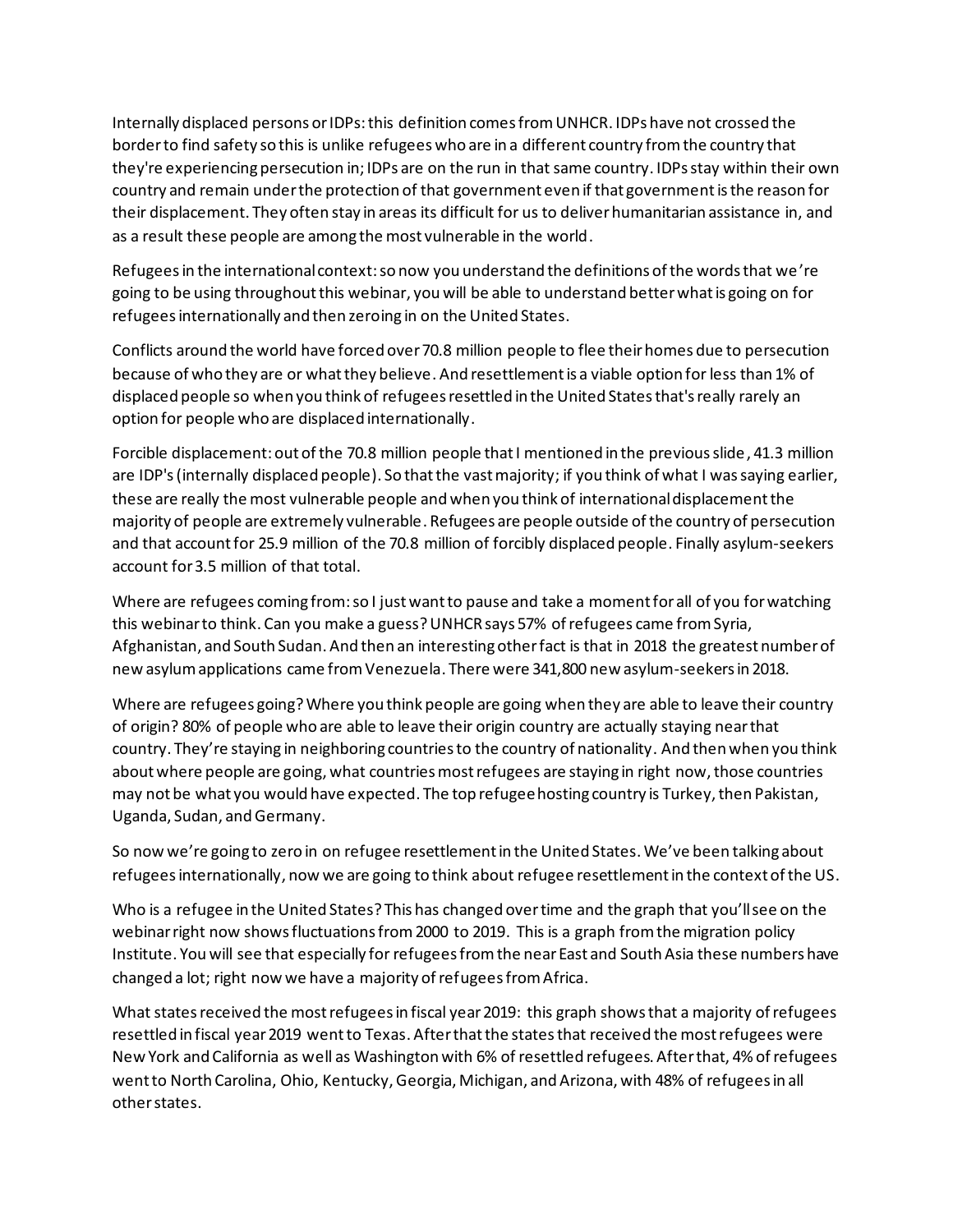Refugee resettlement policy in United States originated in the 1980 refugee act. This is the foundation of refugee resettlement and really outlines what refugees -- the processes they go through when they arrive in United States. This is also is where the definition of a refugee for the United States was described and that definition is based on the 1951 refugee convention which the US didn't sign but we did sign and ratify the 1967 protocol; which basically means that everything was part of that 1951 convention is something we sign on to. The 1980 Act is importantly really stating two major goals for resettlement in the United States which include integration and self-sufficiency. Interestingly selfsufficiency is highly framed around economic terms meaning that a major goal for refugees in the resettle in United States in the first 90 days is to focus on finding a job.

The process of refugee resettlement: the first 10 steps in this slide occur overseas; so this is before folks even get to the United States. It's interesting to think about because it shows the very many levels of screenings and security checks that people go through to finally arrive in the United States. First refugees identified by an NGO as higher risk and fleeing persecution. Second refugees will undergo an interview with UNHCR (the UN High Commissioner for Refugees). Third refugees are referred to US refugee admissions program (USRAP). Fourth, they're connected with refugee support centers for prescreening and interview prep. Fifth, refugees are interviewed by a refugee officer for the Department of Homeland Security. Sixth, they are approved or not by DHS and USCIS. Seventh,refugees undergo additional screenings for health and medical issues as well as security checks, and then they'll be able to participate in overseas cultural orientation sessions which are really interesting. It's not always that refugees have access to this but in many cases refugees are able to learn more about the United States before they ever arrive. The ninth step is a case allocation to resettlement agencies(one of the nine the that resettle refugees in United States), and then the case is assured by the respondent affiliates, so the specific affiliated organization in the town where the refugee will be resettled. Finally the refugee's flight is booked by the international organization of migration through an interest-free loan the refugee will pay back when they arrive in the United States over time.

Services provided by responding agencies: in the first 90 days when a refugee arrives in the United States they participate in core services under the R&P model or reception and placement program. These services include airport pickup, housing support, Social Security card enrollment, enrollment in public benefits (which includes food stamps, RCA or refugee cash assistance, Medicaid, benefit programs that are based on local, city, and state programs), referral to English tutoring programs, health screenings, enrollment in employment services, school enrollment, and more cultural orientation. It's also important to note that the US federal government provides a \$1,175 one-time payment per person who arrives in the United States as a refugee. Can you imagine having only \$1175 to live off of when you arrive in a new country with no credit and having to figure out all of these things on the side? It's pretty difficult. And is also the same amount no matter what city; so it's the same in New York City and in Omaha, Nebraska, irrespective of the cost of in living.

These are the nine resettlement agencies that work in refugee resettlement in the United States. All nine are essential parts of refugee resettlement and are partners of UNHCR in the process.

Now we're going to talk about asylum which is importantly different from refugee resettlement the US. The difference is confusing so I talked about earlier, asylum-seekers and refugees are both defined based on those five bases of race, religion, nationality, political opinion, or membership in a particular social group. Asylum-seekers and refugees have to prove a well-founded fear of persecution on those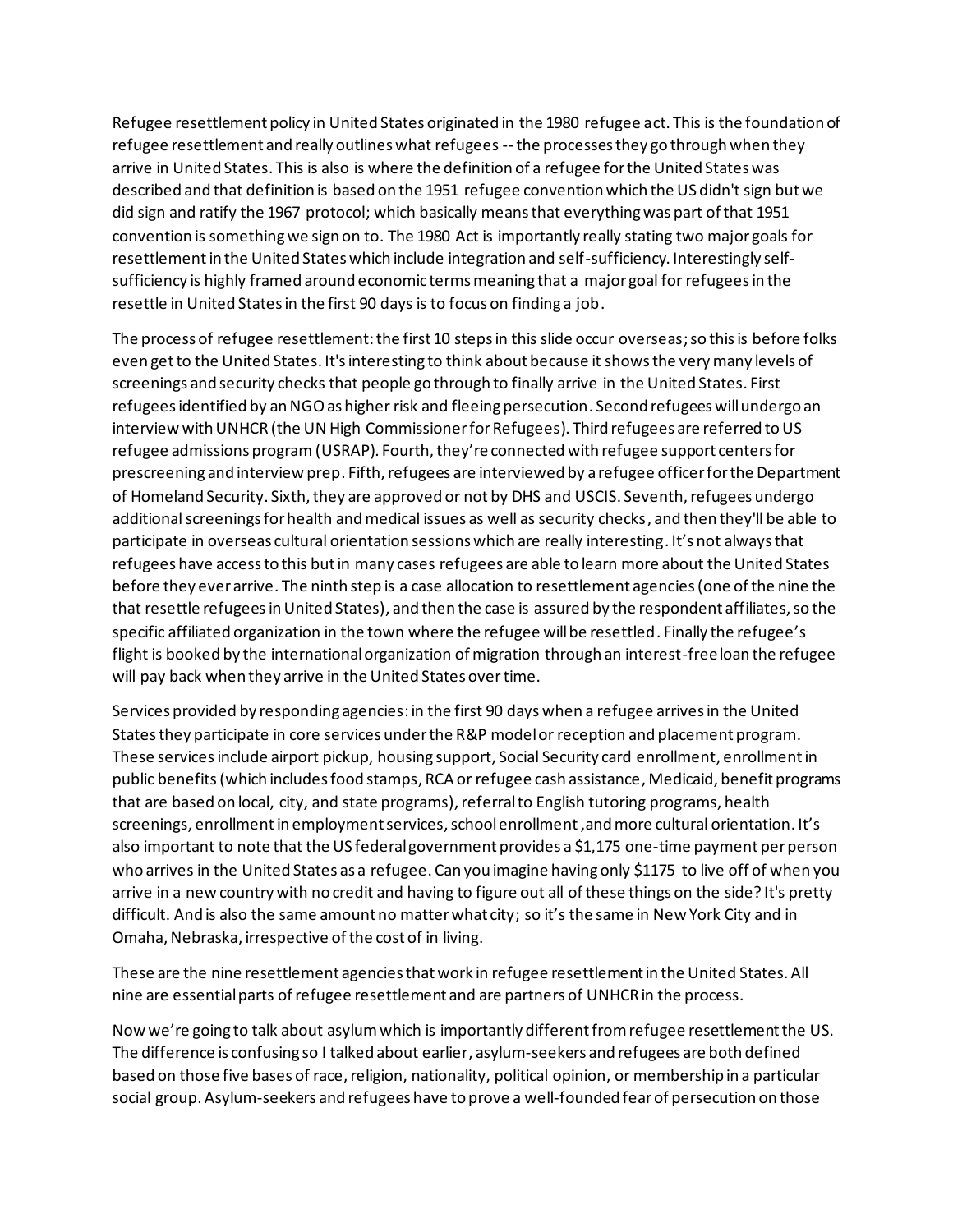five bases. The major difference is that asylum-seekers;they make their claim of asylum in the country of refuge. In United States these applications are adjudicated by USCIS and the Department of Justice so again this is after asylum-seekers enter United States. Refugees are different because they receive their status before they even enter the United States.

Asylum in the international context is based on the soft law of the Universal Declaration of Human Rights. This was published in 1948 and was an international project. Article 14 of the UDHR is where you'll find the right to asylum. Article 14 states that everyone has the right to seek and to enjoy in other countries asylum from persecution. This right may not be invoked in the case of prosecutions genuinely arising from nonpolitical crimes or from acts contrary to the purposes and principles of the United Nations. It's basically the same definition of that for refugee.

The right to asylumis codified in federal law through eight US code section 1158. "Any alien who is physically present in the United States(whether or not at a designated port of arrival and including an alien who is brought to the United States after having been interdicted in international or United States waters), irrespective of such alien's status, may apply for asylum in accordance with this section or, where applicable, section 1225(b) of this title." Asylum policy in the United States gets pretty complicated and I will discuss this in a few slides.

The process of seeking asylum may look simple based on this slide. Asylum-seekers have to file the form necessary to file for asylumwithin one year of entering United States. This is a really important thing to know when you're thinking about people who are trying to escape persecution and arrive at a port of entry or are within the United States and not really thinking about having to file legal forms. Ifthey don't do so with a year, they will not qualify for asylum anymore. So where can someone please file a claim for asylum? Like I said, from within United States or at US borderfacilities. People can file for asylum from within the United States because a lot of people get to United States differently. Some people do it from the southern border;some people do it through overstaying a visa and there's a lot of different ways people end up needing to claim asylum.What happens when someone files that claim for asylum? There are two different types of cases. Affirmative cases are sort of the first step. They're through USCIS and it includes an interview with an asylum officer. That interview usually ends with a yes or no, and if if it's a no, it's referred as a defensive case. This means that the person is already in removal proceedings and includes a hearing in front of an immigration judge. That hearing, though, it can take a long time for the hearing to occur; so that's why the next frequently asked question is: how long do cases last? It depends, some cases can last years. So what happens if the case is lost when it's already a defensive case. That case can be appealed to BIA but then if it's lost it can be appealed to the circuit court. It's really difficult to do this though because it tends to have to be appealed only because of a mistake made on behalf of the court. Finally if it's lost from the circuit court level then there's a removal order.

This though is what asylum processes actually look like in United States. So you'll see lots of arrows, lots of boxes; it is really complicated. We're not going to go through all the steps but this is just to demonstrate that there's a long and difficult process a lot of asylum-seekers have to undergo to perhaps finally win asylum in the United States.

While people are asylum-seekers in the United States, they often experience roadblocks. Work authorization is a major challenge; asylum-seekers have to wait 150 days to apply for work authorization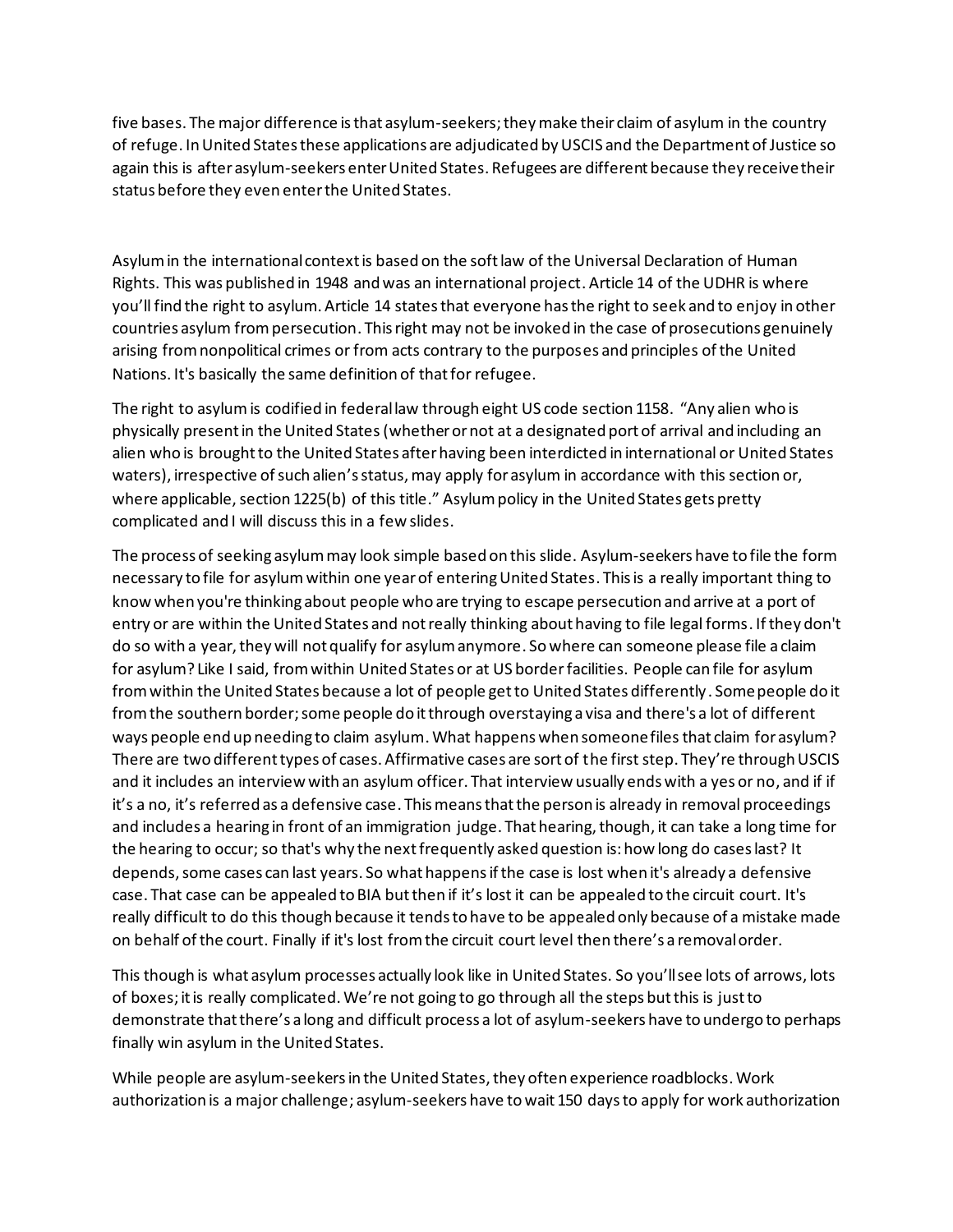and then after that, another 180 days to get approved. And while they're waiting for asylum they sometimes live in really expensive cities like New York City where they still have to pay rent, they might have to pay for dependents, and perhaps other things are happening like medical issues, mental health issues…so work authorization has been a major roadblock for many asylum-seekers. Second, some asylum seekers end up being stuck with bad lawyers who charge a really high rate and don't do a very good job on their asylum applications. This leads us to legal services. It is really difficult for a lot of asylum-seekers to access good legal services. There are nonprofits of course that provided pro bono legal services but it's really challenging for people to find. And then also when people are not represented by legal services, theirrates of actually getting asylum are far lower than when they are represented. Lastly detention: anyone working without a work authorization can be detained. Once you're detained it becomes really difficult to access legal services and this is back to the issue of legal services. It's even difficult to make a phone call between a lawyer and a client in detention… This is a major challenge a lot of people face as asylum-seekers. Another interesting note is that under the current administration the amount of time asylum-seekers are being detained is longer than any previous administration.

Another roadblock asylum-seekers face is the backlog of asylumcases in the courts. This graph from the migration policy Institute shows the increasing number of the backlog which is shown through pending cases in the court system. In 2019 we're at around a million cases that are backlogged in the courts. This is why people have to wait a really long time for their hearings.

Demographics of affirmative asylum claims: in 2018, which is the last year that statistical data was released by the federal government, what country do you think we had the most affirmative asylum claims from? I'll give you a moment to think about it. Here's your answers. Venezuela was the number one country we had the most affirmative claims. This means that the claims were filed but does not necessarily mean they were granted. 28 thousand people (approximately)filed for asylum from Venezuela in 2018. Next 10,000 people filed from Guatemala; 9000 from El Salvador; and 8000 from China; and finally 6000 from Mexico. How does this compare to how many people actually won asylum from these areas? Here are your demographics of affirmative asylum grants based on region of nationality. As you will see the most grants came from Asia actually, followed by South America and then Africa, North America, finally Europe. These numbers though when you compared the numbers in the last slide, are pretty small.

So as we spoke about earlier after the affirmative stage of the process, if that's denied, people go to the defensive stage. Let's see about the defensive claims: the demographics of defensible asylum claims. In 2018 again when we had the most data, what country do you think we had the most defensive claims from?Again I'll give you a second to think. Your number one country for defensive claims is from El Salvador with 31,000 approximately, followed by 26,000 from Guatemala, 24,000 from Mexico, 21000 from Honduras, and 8000 from China. How many people from what areas you think actually won asylum? Here are your demographics for the grants. The most grants in 2018 according to statistics released by the federal government were from Oceania followed by Asia, North America, Africa, and Europe. The federal government has not really statistics from South America so this is something to note when thinking about how many claims were filed; we don't know how many grants there were.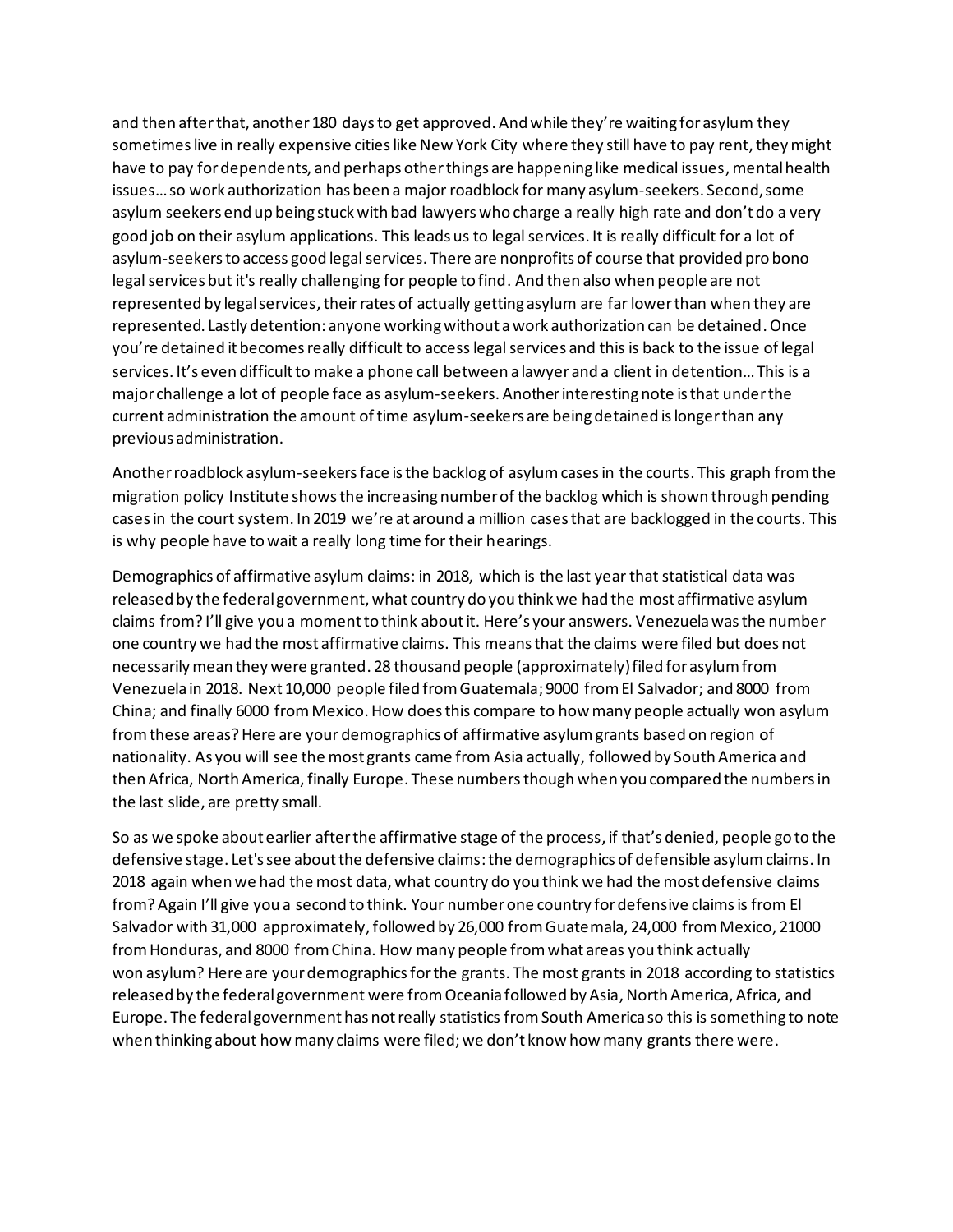Now we're going to talk about policy changes. This is important to know and many of you may have heard of these things when you were looped into news about immigrants and refugees in United States. We're going to talk about them a little bit.

The refugee ceiling: this is the presidential discrimination on refugee admissions. As you'll see the number of refugee admissions to the united states has really been low recently. This graph shows that back in 1980 the numbers were around 230,000; that has mainly gone down since then, and now in 2020 the current administration issued the presidential determination for 18,000 people.

The next major policy that we will talk about is the executive order on enhancing state and local involvement in refugee resettlement, which was released on September 26, 2019. This executive order said the state and local officials must issue written consent to accept refugee admissions in their jurisdictions. Advocates including HIAS and IRAP filed lawsuit which resulted in an injunction against the executive order, which effectively put a hold on applications for fiscal year 2020 resettlement contracts, which are called the notice of funding opportunity or NOFO. Fiscal year 2019 has been extended though.

Another major policy recently has been the Remain in Mexico policy, or the migrant protection protocols. This made it so that asylum-seekers entering through the southern border can be returned to Mexico during the pendency of their asylumproceedings before US-based immigration judge. This means that asylum-seekers have to wait in Mexico while they're waiting for their hearing. There have been a couple of major results of this policy, and they're both negative. One has been a lack of legal representation; as an example, as of March 2020, out of 10,920 cases in the El Paso immigration court only 70 have been represented by counsel. As we discussed earlier, the statistics for people receiving asylum who are represented are far higher than those for people who are not. Second has been a vulnerability to violence. As an example, as of February 2020, a minimum of 1001 individuals returned to Mexico have been the victims of rape, murder, torture, kidnapping, or other violent assault.

Another policy has been the Asylum Ban 2.0 as it is colloquially called oriented third country transit bar. This rule renders individuals ineligible for asylum if they arrived through the US southern border on or after July 16, 2019. Basically, they are ineligible if they arrived on or after that date, if they're coming from the southern border, if they didn't apply for asylum in another country on the way.

Okay, I know that was a lot of heavy information, but there is a few easy ways to stay informed and learn about what you can do and how you can be a part of the movement to support refugees and asylum seekers in United States as well as internationally.

This slide includes logos from organizations that provide important information about refugees and asylum seekers. First, RCUSA: if you are watching this webinar, you are probably already keyed into information shared by RCUSA. But it is a great source for learning about refugees in the United States. Freedom for Immigrants is another organization that provides important information about immigrant detention in the United States. The migration policy institute is a great source of really well put together information, qualitative and quantitative, including interesting graphs, great ways to share information with your friends and family about refugees and immigrants in United States and around the world. The Department of Homeland Security is a huge branch of the government providing a ton of information about immigrants through their yearly statistics factbook. The latest yearbook was released in 2018. HIAS is one of the 9 resettlement agencies as we discussed earlier and all of us have great blogs and news pages where you can learn more about our programs as well as just news about refugees and